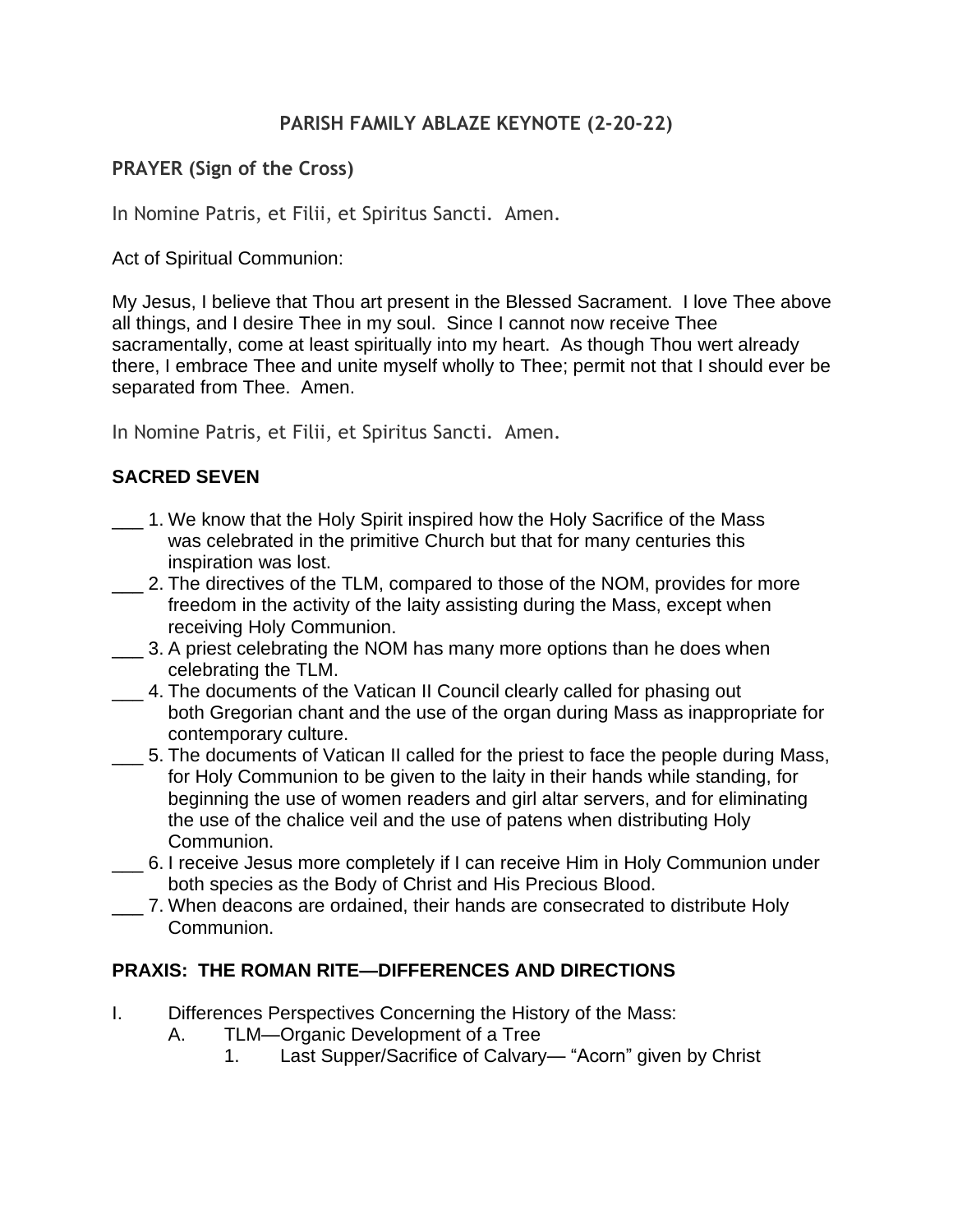- 2. Peter/Apostles/first bishops and priests accept, nurture, and share this gift (in Greek) as the Church grows and spreads out over the known world
- 3. The Mass of the Roman Rite—celebrated, surviving, and thriving in the Roman Empire—is translated into Latin and reaches its fundamental form by the fourth century
- 4. Pius V—in response to those attempting to chop down the "Tree"—preserves and protects the Mass with the promulgation of the Tridentine Mass of 1570
- 5. Further growth/pruning culminates with the 1962 edition of the Roman Missal used to offer the TLM presently
- B. NOM—Deconstruction of the Cathedral for Reconstruction of the Upper Room (Antiquarianism)
	- 1. Last Supper—Christ gave this simple supper in a domestic setting
	- 2. Peter/Apostles/first bishops and priests celebrate this "Breaking of the Bread"
	- 3. Over the centuries—men, often uninspired—keep adding onto this celebration of the original supper in the Upper Room until it can hardly be experienced or understood by Christians at given periods of time
	- 4. Historical theologians (using the historical critical method) and innovative liturgists work to reintroduce the Last Supper of the Upper Room into contemporary culture in a way that addresses particular contemporary needs.
	- 5. The Novus Ordo is promulgated by Pope Paul VI in 1969, followed by many dispensations and changes since then, including:
		- a. Removal of veils and introduction of girls as altar servers and women as readers (and now as instituted acolytes/ lectors)
		- b. Laity receiving Holy Communion in the hand, while standing, and under both species; and also distributing Holy Communion as extra-ordinary ministers of Holy Communion
		- c. The priest facing the people
		- d. Removal of the high altar, pulling it away from the apse; moving the tabernacle from the central focus; removal of altar rails
		- e. Introduction of the permanent diaconate
		- f. Practice of not using chalice veils or patens when distributing Holy Communion
- II. Directions based on needs of our time for order and orientation:
	- A. Strengthening our sense of the historical roots of the Mass, from the Old Covenant sacrifice up to the Holy Sacrifice of the Mass
	- B. Enriching our appreciation of invisible reality—looking toward God, toward the Sacrifice of Christ on the Cross, and toward Christ's presence in the tabernacle and on the altar; more frequently addressing the angels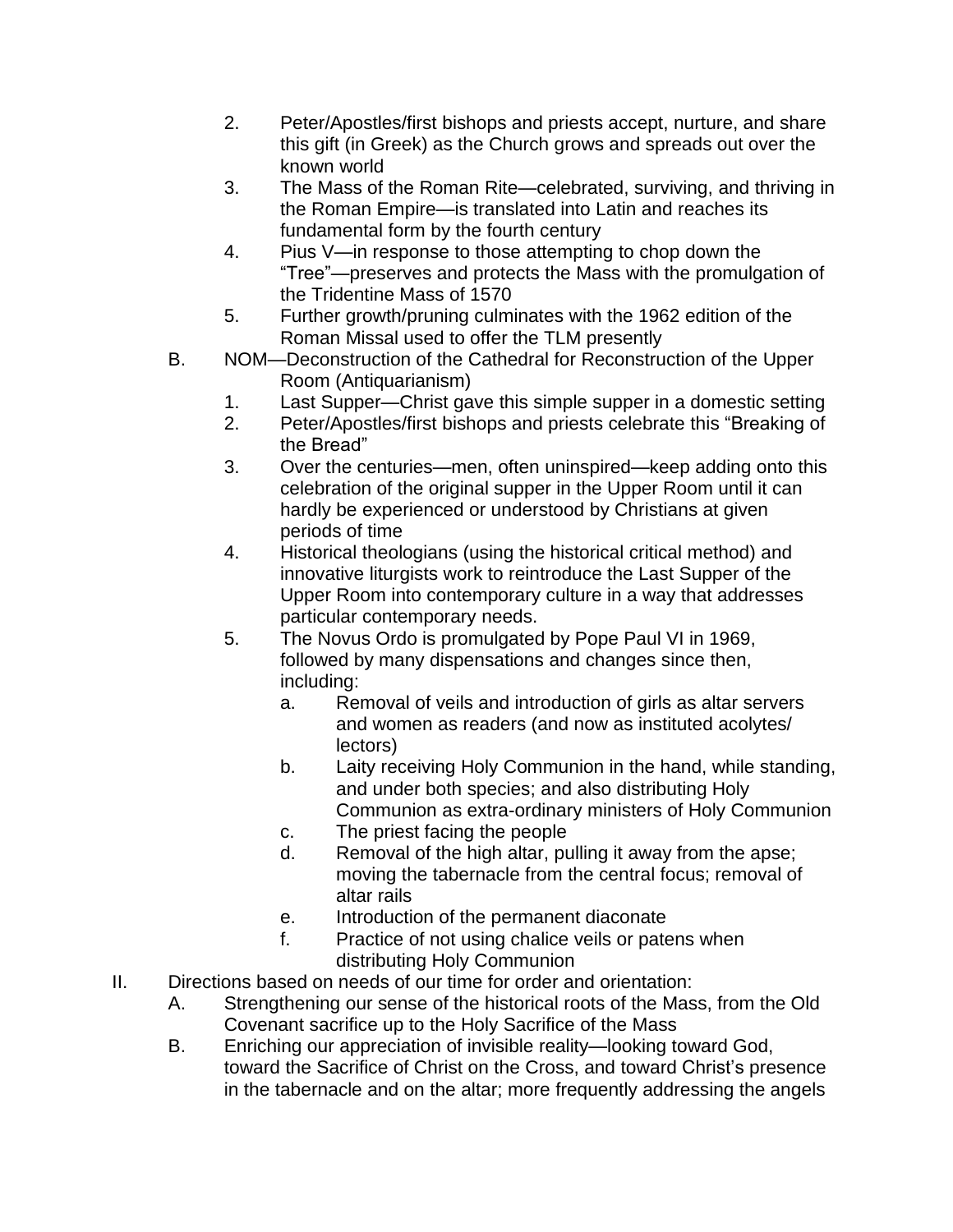and saints in Heaven, and remembering the souls in Purgatory, while looking at one another less often

- C. Considering the mystery of the timeless, transcendent, and eternal more than the passing banality of the transitory, contemporary, and mundane
- D. Seeing Latin as a beautiful means to unite various peoples throughout time (history) and across space (geography) rather than exclusively as something uncommon and difficult to know
- E. Seeing the Mass as a gift received from God through Christ and His Body and not merely a program conceived by Man (scholars and experts)
- F. Restoring a sense of reverence, recollection (silence), humility, simplicity, and modesty through gesture, vesture, attire, posture, ritual, architecture, art, and ornamentation
- G. Reintroducing Latin and Gregorian chant
- H. Reinforcing liturgically the complementary distinctive roles of the sexes, and of the laity and religious, of the married and the virginal/celibate
- I. Working to elevate hearts through the heavenly standards of the Mass, rather than to lower Mass standards to accommodate worldly hearts
- J. Seeking to transform the world through the priorities and power of the Mass, rather than to transform the Mass through the priorities and powers of the world

# **QUESTIONS**

- 1. Why do you think that the members of the commission that produced the NOM saw the Mass more as something to be taken apart and refashioned, than as a precious gift to be generally preserved and carefully protected?
- 2. Do you believe the Church should continue to lower the moral and liturgical bar through increased dialogue and doctrinal change, or instead that the Church should take some other approach at this time? If you believe another approach should be taken, describe this approach.

#### **MISSION**

- I. Morning Prayer—Include the "Signum Crucis," "Pater Noster" (chant it), and the "Gloria."
- II. Mid-Day Prayer—A particular examination of conscience with an Act of Contrition—Have I exercised the virtue of modesty? An Act of Spiritual **Communion**
- III. Daily Mental Prayer—Conversing with Jesus
- IV. Nightly Examination of Conscience followed by the Confiteor: Have I:
	- A. Has the reverence I showed at Mass translated into respect that I show for others at home and in all my daily activities?
	- B. Have I worked to make my home a place shaped by the Holy Sacrifice of the Mass?